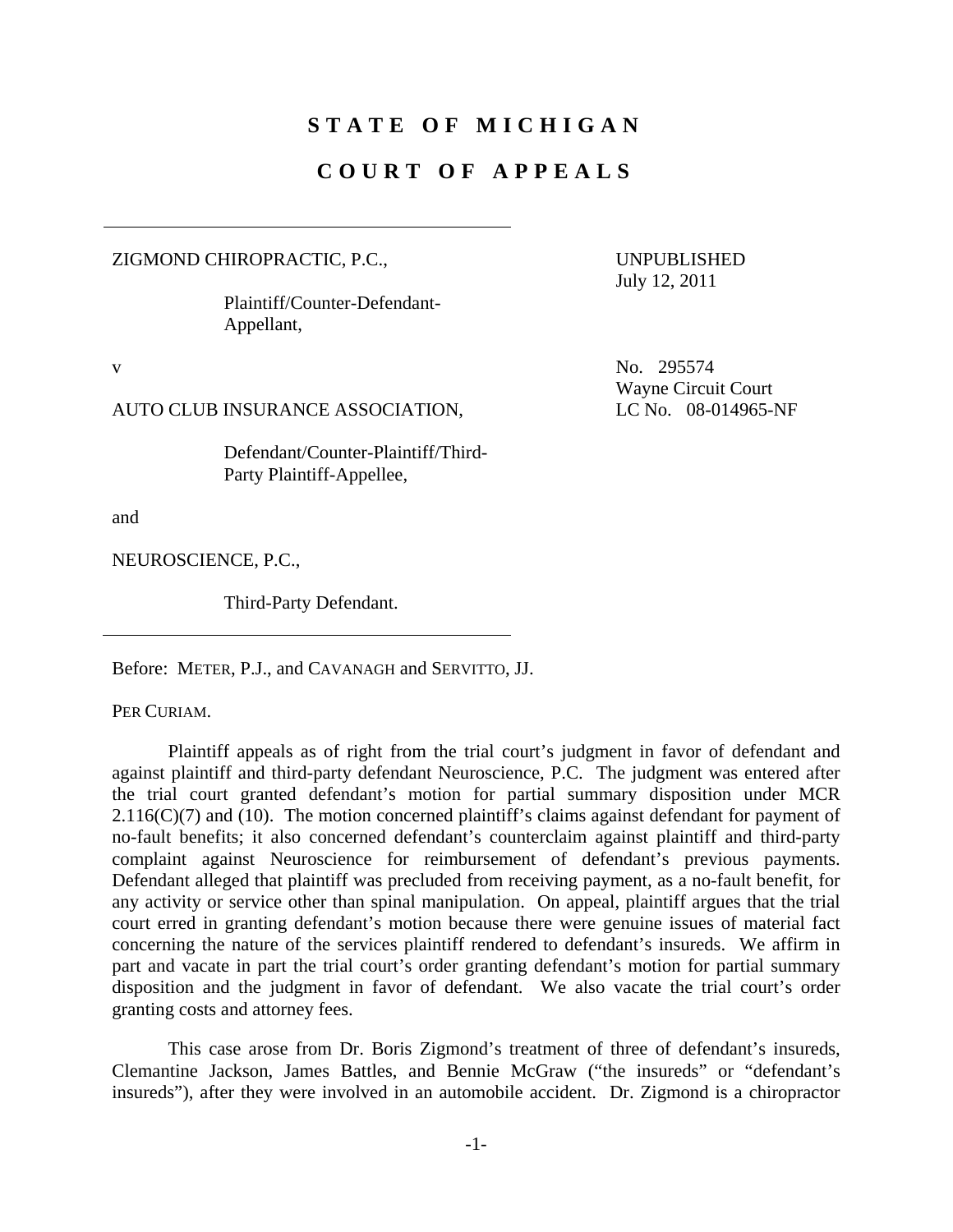who practices in Oak Park, Michigan. In addition to spinal manipulation, Dr. Zigmond performed other types of treatments on the insureds, including hot pack therapy, mechanical traction therapy, therapeutic exercises, massage therapy, myofascial release, neuromuscular reeducation, and kinetic activities. Dr. Zigmond also referred the insureds to a neurologist, Dr. Rizwan Qadir, of Neuroscience, for neurological testing to rule out central or peripheral neuropathy. Dr. Qadir was apparently sharing office space with Dr. Zigmond and was paying \$1,000 per month in rent, as well as an additional amount for the use of some of Dr. Zigmond's equipment and supplies.

 In its complaint, plaintiff alleged that defendant had failed to reimburse plaintiff for the reasonable medical expenses of the insureds' treatments. Defendant filed a counterclaim and a third-party complaint, seeking to recover for payments it had made to plaintiff and Neuroscience on behalf of the insureds. Defendant subsequently moved for partial summary disposition under MCR  $2.116(C)(7)$  and MCR  $2.116(C)(10)$ , alleging that plaintiff and Neuroscience were collaterally and judicially estopped from relitigating defendant's liability for services other than spinal manipulation. Alternatively, defendant asked the court to rule that the services other than spinal manipulation were beyond the scope of chiropractic practice and within the scope of professions in which Dr. Zigmond was not licensed, and that the expenses for those services were not payable as no-fault benefits. Without addressing the estoppel arguments, the trial court granted defendant's motion for partial summary disposition<sup>1</sup> and subsequently entered judgment in defendant's favor. We agree with plaintiff that the trial court erred in granting defendant's motion.<sup>2</sup>

 We review de novo a trial court's decision to grant a motion for summary disposition. *Brown v Brown*, 478 Mich 545, 551; 739 NW2d 313 (2007). A motion for summary disposition brought under MCR 2.116( $C(10)$ ) should be granted "if there is no genuine issue regarding any material fact and the moving party is entitled to judgment as a matter of law." *Id*. at 552. "We review a motion brought under MCR 2.116(C)(10) by considering the pleadings, admissions, and other evidence submitted by the parties in the light most favorable to the nonmoving party." *Id*. at 551-552. Issues of statutory construction are also reviewed de novo as questions of law. *City of Taylor v Detroit Edison Co*, 475 Mich 109, 115; 715 NW2d 28 (2006).<sup>3</sup>

1

<sup>&</sup>lt;sup>1</sup> Defendant's motion for summary disposition was "partial" because it left open the question of the amount of damages.

<sup>&</sup>lt;sup>2</sup> We note that, in the "Applicable Law" section of its brief, plaintiff "suggest[s] that this Court[,] at a minimum, refer [defendant's] allegation that [plaintiff] operated unlicensed facilities to the appropriate regulatory authority for review and recommendation." However, plaintiff fails to even mention such a referral in the "Argument" or "Relief Requested" sections of its brief. In its "Relief Requested" section, plaintiff asks the Court to reverse the judgment and the order awarding costs and attorney fees and remand this case to the trial court for further proceedings.

 $3$  Although defendant's motion for partial summary disposition was also brought under MCR  $2.116(C)(7)$ , the trial court did not rule on defendant's estoppel arguments, and plaintiff's brief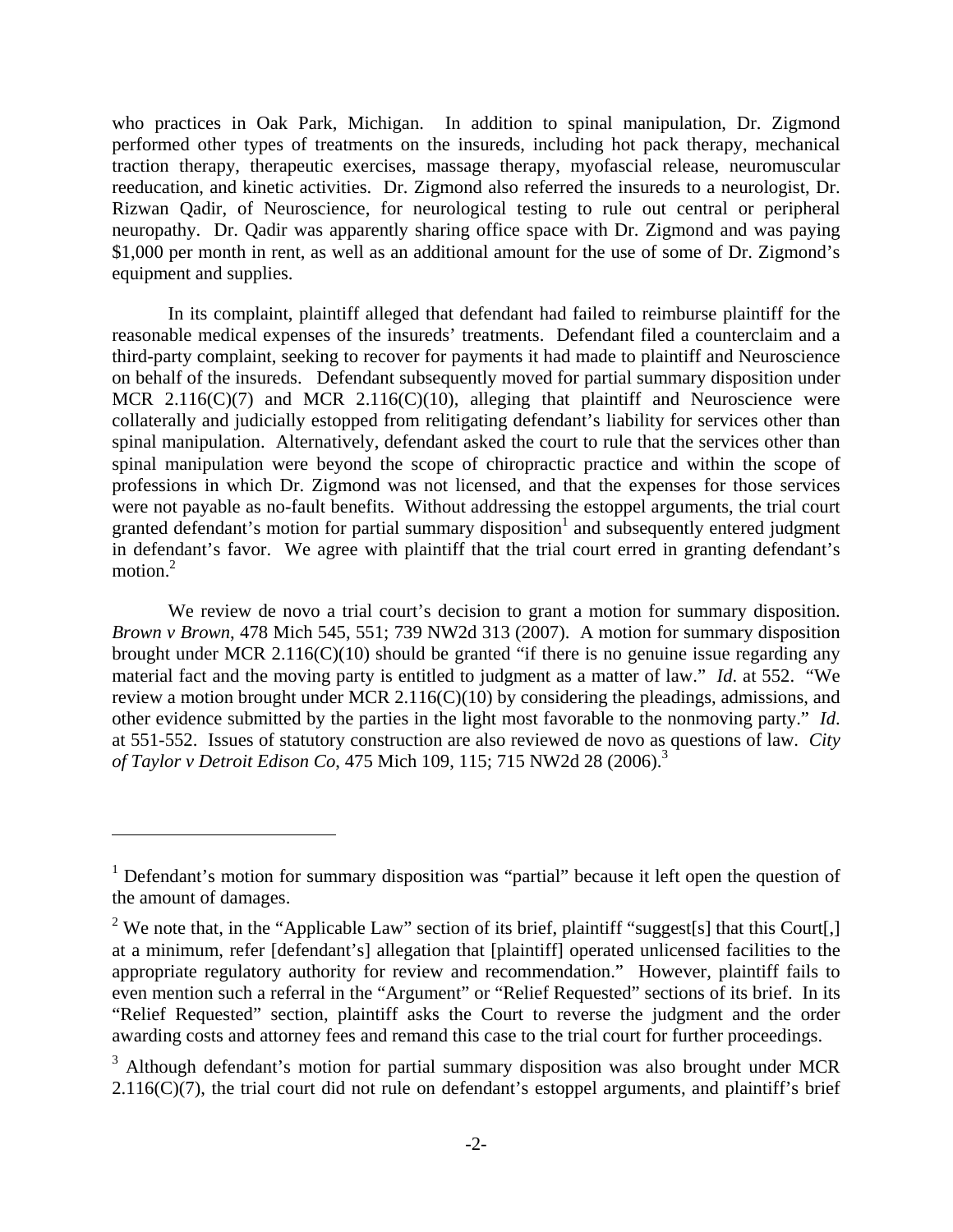"Under personal protection insurance an insurer is liable to pay benefits for accidental bodily injury arising out of the ownership, operation, maintenance or use of a motor vehicle as a motor vehicle, subject to the provisions of this chapter." MCL 500.3105(1). Personal protection insurance benefits are payable for "[a]llowable expenses consisting of all reasonable charges incurred for reasonably necessary products, services and accommodations for an injured person's care, recovery, or rehabilitation." MCL 500.3107(1)(a).

 The public health code, MCL 333.1101 *et seq.*, governs licenses to engage in the "practice of chiropractic." See, e.g., MCL 333.16411. The treatments for which plaintiff claims payment were allegedly provided between November 2007 and July 2008. At all relevant times before January  $5, 2010$ , MCL 333.16401, which defines the scope of chiropractic practice, provided:

(1) As used in this part:

 (a) "Chiropractor", "chiropractic physician", "doctor of chiropractic", or "d.c." means an individual licensed under this article to engage in the practice of chiropractic.

 (b) "Practice of chiropractic" means that discipline within the healing arts which deals with the human nervous system and its relationship to the spinal column and its interrelationship with other body systems. Practice of chiropractic includes the following:

 (*i*) Diagnosis, including spinal analysis, to determine the existence of spinal subluxations or misalignments that produce nerve interference, indicating the necessity for chiropractic care.

 (*ii*) A chiropractic adjustment of spinal subluxations or misalignments and related bones and tissues for the establishment of neural integrity utilizing the inherent recuperative powers of the body for restoration and maintenance of health.

 (*iii*) The use of analytical instruments, nutritional advice, rehabilitative exercise and adjustment apparatus regulated by rules promulgated by the board pursuant to section  $16423$ <sup>5</sup> and the use of x-ray machines in the examination of patients for the purpose of locating spinal subluxations or misaligned vertebrae of the human spine. The practice of chiropractic does not include the performance of

on appeal does not address the estoppel issues or the standard for reviewing a trial court's decision concerning a motion brought under MCR 2.116(C)(7).

 $4$  MCL 333.16401 was amended by 2009 PA 223, effective January 5, 2010.

 $<sup>5</sup>$  MCL 333.16423 provides for administrative rulemaking.</sup>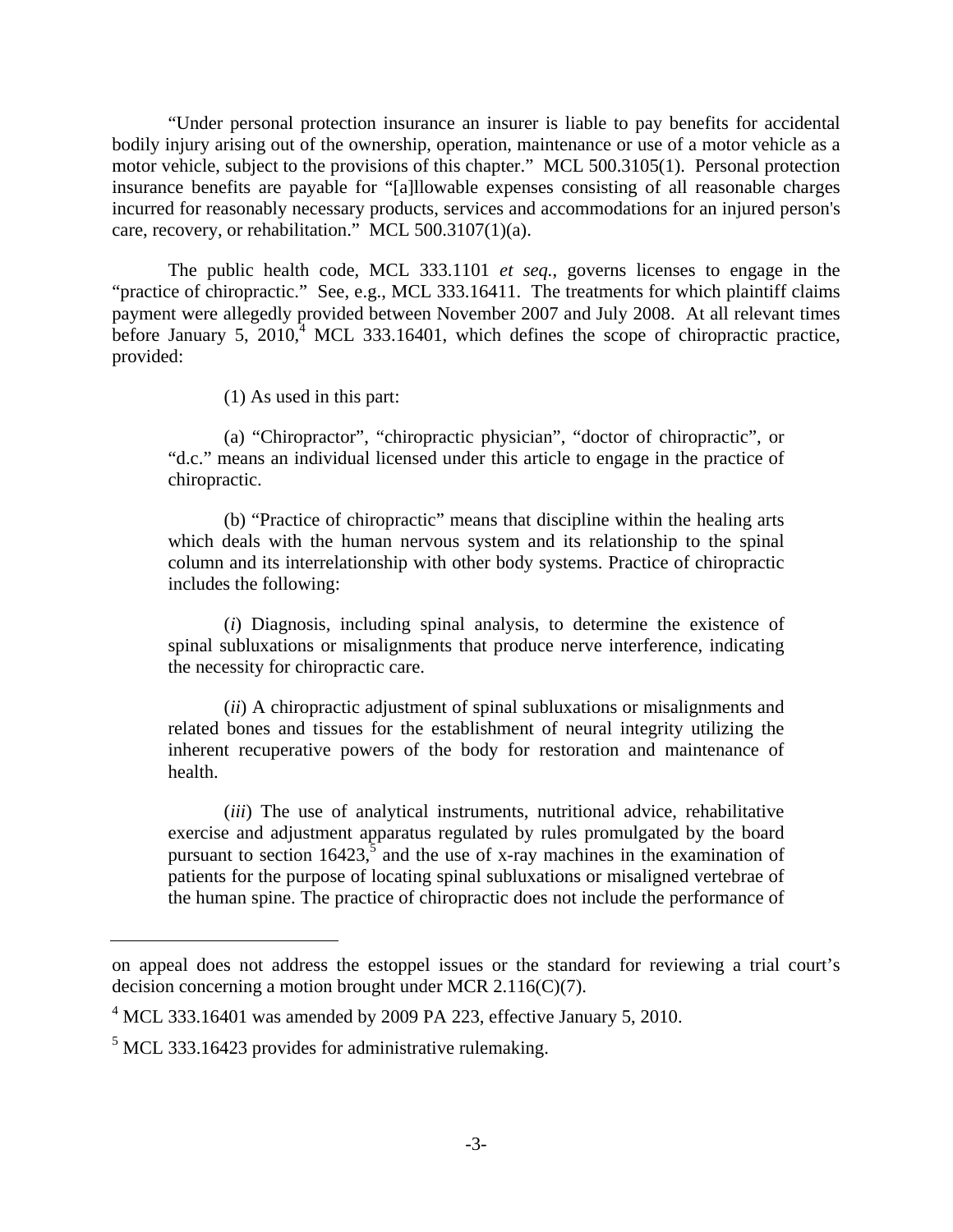incisive surgical procedures, the performance of an invasive procedure requiring instrumentation, or the dispensing or prescribing of drugs or medicine.

 (2) In addition to the definitions in this part, article 1 contains general definitions and principles of construction applicable to all articles in this code and part 161 contains definitions applicable to this part. [Footnote added.]

 In *Attorney General v Beno*, 422 Mich 293, 301; 373 NW2d 544 (1985), the trial court enjoined the defendant chiropractor from engaging in certain practices determined to be outside the scope of chiropractic practice, and this Court affirmed. The Michigan Supreme Court concluded that dispensing vitamins to patients was within the scope of chiropractic practice and that the record was insufficient with respect to the use of galvanic current, but agreed with this Court that x-rays in other than the spinal area, a general physical examination including the analysis of hair and urine samples, the execution of an employee health record, and the use of ultrasound and diathermy fell outside the scope of the chiropractic statute. *Id*. at 297. The Supreme Court concluded, however, "that the issuance of an injunction against these practices, merely because they are not included within chiropractic, is in error," and it remanded "for an opportunity to establish that [the practices at issue] constitute the unlicensed practice of medicine, or some other 'violation' of article 15 of the Public Health Code so as to justify an injunction." *Id*. at 297-298, citing MCL 333.16291(1) (injunctive relief for violation of the health code). In analyzing whether each practice was within the scope of chiropractic practice, the Court noted that because of the overlap among the definitions of various health-care professions, "[m]erely because these activities may constitute the practice of physical therapy, or for that matter the practice of medicine, nursing, etc., does not thereby inevitably mean that they are not within the scope of chiropractic." *Id*. at 332.

 This Court considered *Beno* in deciding *Hofmann v Auto Club Ins Ass'n*, 211 Mich App 55; 535 NW2d 529 (1995). In *Hofmann*, this Court considered whether expenses for various products and services the plaintiffs rendered to the defendant's insureds during the course of chiropractic care were subject to payment as no-fault benefits. *Id*. at 59-60. Quoting *Beno*, 422 Mich at 303-304, the Court explained that merely because an activity is excluded from the statutory scope of chiropractic practice, it does not follow that the activity is unlawful and therefore not subject to payment as a no-fault benefit. *Hofmann*, 211 Mich App at 64-65. This Court then considered whether several different services and activities were within the statutory scope of chiropractic practice. *Id*. at 71-89. The Court held that orthopedic and neurological examinations of nonspinal areas and the use of hot and cold packs were outside the scope of chiropractic practice. *Id*. at 73-75, 79-81. It concluded that cervical and intersegmental traction "is within the scope of chiropractic when used for purposes of correcting a subluxation or misalignment of the vertebral column or related bones and tissues, but excluded when used for therapeutic, treatment purposes." *Id*. at 82. The Court remanded for the trial court to give the parties the opportunity to address, with regard to the activities excluded from the scope of chiropractic practice, whether each activity was unlawful "as, for example, constituting the practice of medicine without a license." *Id*. at 65. It instructed that, for activities deemed lawful, the trial court was required to further determine whether the expense for the activity was an allowable expense under MCL 500.3107. *Id*. at 65-67.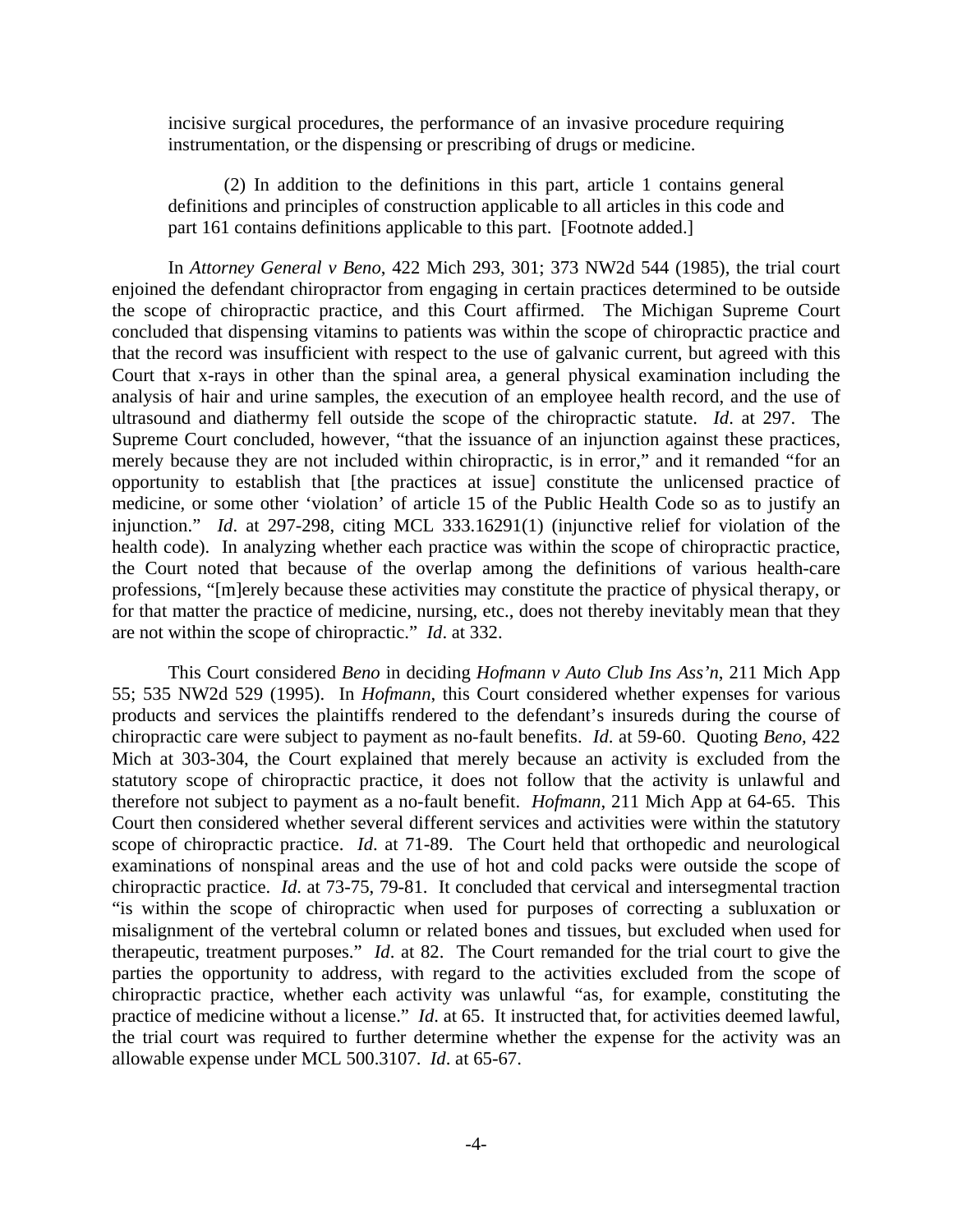In granting defendant's motion for partial summary disposition in this case, the trial court ruled:

 [T]he Public Health Code limits what chiropractors can do, uh, you have to be a licensed physical therapist, or a licensed M.D., to perform any of these functions that [plaintiff] has billed [defendant] for, and they are not compensable, because [Dr.] Zigmond is not licensed to perform those functions, so, [defendant] is correct, in not paying for those services. The Court is going to gran[t] [defendant]'s motion for summary disposition.

We agree with plaintiff that the trial court erred in granting defendant's motion for partial summary disposition on this basis. This is not a correct statement of the law, and the court failed to address whether the specific practices at issue were within the scope of chiropractic practice, let alone whether it was unlawful for Dr. Zigmond to engage in them. Under *Hofmann*, 211 Mich App at 64-65, even a service or activity not within the scope of chiropractic practice may be subject to payment as a no-fault benefit, as long as it was not *unlawful*, as, for example, the unlicensed practice of medicine or physical therapy. Therefore, it is appropriate to separately consider each type of service for which plaintiff is seeking payment.

#### HOT PACKS

 All three insureds were treated with hot packs. Assuming plaintiff's use of hot packs was outside the scope of chiropractic practice,  $6\text{ it requires little analysis to conclude that the}$ application of a hot pack to a patient's back was not *unlawful*.

### MECHANICAL TRACTION THERAPY

 The chiropractic statute (current MCL 333.16401(1)(e)(*iv*) and former MCL  $333.16401(1)(b)(iii)$  includes within the scope of chiropractic practice "[t]he use of . . . adjustment apparatus regulated" by the administrative rules. Under those rules, "'[a]djustment apparatus' means a tool or device used to apply a mechanical force to correct a subluxation or misalignment of the vertebral column or related bones and tissues for the establishment of neural integrity." 2006 AACS, R 338.12001(a). *Hoffman*, 211 Mich App at 82, determined that traction is within the scope of chiropractic practice when used for the purpose of correcting a subluxation or misalignment, though not when used for "therapeutic, treatment purposes."

 According to Dr. Zigmond's deposition testimony, the mechanical traction therapy is administered using a device that has rollers that move back and forth under the patient's spine.

 $\overline{a}$ 

<sup>6</sup> *Hofmann*, 211 Mich App at 79-81, so held. We note that, as of January 5, 2010, MCL 333.16401(*iv*) now expressly includes "[t]he use of *physical measures*, analytical instruments, nutritional advice, rehabilitative exercise, and adjustment apparatus regulated by rules promulgated under section 16423." (Emphasis added.) 2009 PA 223. Administrative rules have not yet been promulgated under this new statutory language.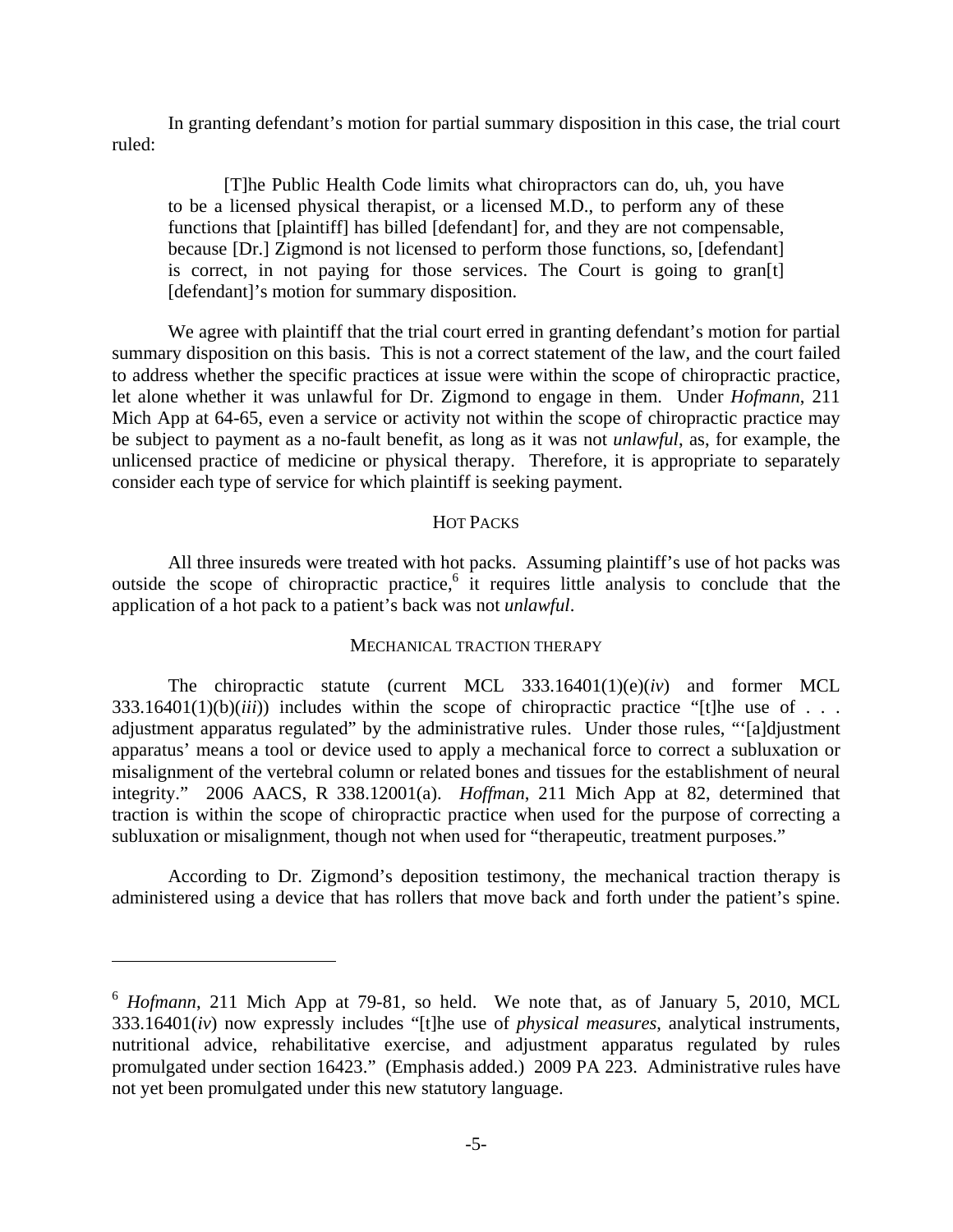According to Dr. Zigmond, the purpose of this is, "in layman's terms," "to stretch the spine." All three insureds received this type of therapy. There is at least a question of fact regarding whether the traction, as used by Dr. Zigmond to treat the insureds, was within the scope of chiropractic practice—that is, whether the "stretching" was to correct a subluxation or misalignment. Given the existence of this fact question, the trial court could not properly conclude, as a matter of law, that Dr. Zigmond's use of traction was unlawful.

#### THERAPEUTIC EXERCISES, NEUROMUSCULAR REEDUCATION, AND KINETIC ACTIVITIES

 The chiropractic statute (current MCL 333.16401(1)(e)(*iv*) and former MCL 333.16401(1)(b)(*iii*)), includes the use of "rehabilitative exercise" within the scope of chiropractic practice. "'Rehabilitative exercises' means the coordination of a patient's exercise program, the performance of tests and measurements, instruction and consultation, supervision of personnel, and the use of exercise and rehabilitative procedures, with or without assistive devices, for the purpose of correcting or preventing a subluxated or misaligned vertebrae of the vertebral column." Rule 338.120019(d).

 The "therapeutic exercises" performed by the insureds at Dr. Zigmond's direction involved either a stationary bicycle or a "muscle strengthening machine" involving both arm and leg movement. According to Dr. Zigmond, chiropractors use stationary bicycles for the sacroiliac joint. Again according to Dr. Zigmond's deposition testimony, "neuromuscular reeducation" is work for posture, performed while the patient is seated on a large exercise ball. "Kinetic activities" are movements to increase the patient's range of motion or to control and train the muscles of the back, with the patient seated either on a table or on an exercise ball. These types of treatment were used for each of the insureds, except that Battles, at least during the two visits documented in the evaluation forms, was not treated using kinetic activities. These activities fell within the scope of chiropractic practice because "rehabilitative exercise" is defined broadly to include "the *use of exercise* . . . for the purpose of correcting *or preventing* a subluxated or misaligned vertebrae of the vertebral column." Rule 338.120019(d) (emphasis added).

#### MASSAGE THERAPY AND MYOFASCIAL RELEASE

 All three insureds were treated with massage therapy, either hands-on or with a handheld machine, and myofascial release. Further factual development may establish that the massage and myofascial release fell within the scope of chiropractic under former MCL 333.16401(1)(b)(*ii*):

A chiropractic adjustment of spinal subluxations or misalignments *and related* . . . *tissues* for the establishment of neural integrity utilizing the inherent recuperative powers of the body for restoration and maintenance of health. [Emphasis added.]

 Even assuming these activities did not fall within the scope of chiropractic practice, the only way Dr. Zigmond's provision of these treatments could be *unlawful*, in our estimation, is if they amounted to the unlicensed practice of massage therapy. The Michigan license requirements for massage therapists, MCL 333.17953 and MCL 333.17957, were added by 2008